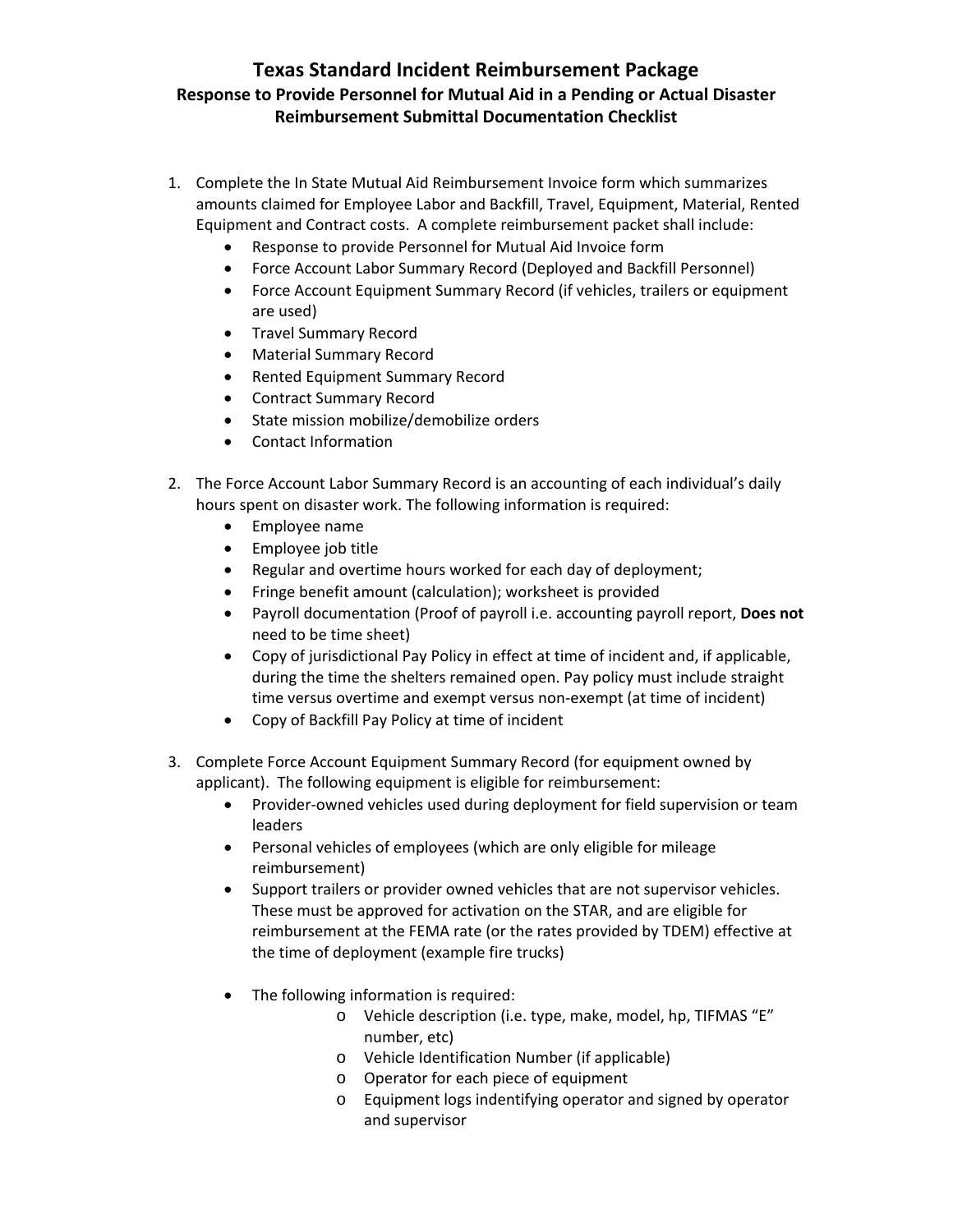## **Texas Standard Incident Reimbursement Package Response to Provide Personnel for Mutual Aid in a Pending or Actual Disaster Reimbursement Submittal Documentation Checklist**

- o Daily hours used (provide maps, fleet logs, etc. to support usage)
- 4. Complete the Travel Summary Record. Provide travel documentation including invoices and/or receipts for Incident
	- Travel documentation should clearly identify the following:
		- o Vendor
		- o Vendor location
		- o Transaction Date
		- o Amount
		- o Food and Beverages Itemized (credit card receipts with only a total are not acceptable) not needed for TIFMAS response; and name of Diner(s) (i.e. employee). Lodging paid directly by the claimant: lodging invoice(s) with proof of payment
		- o Additional travel costs may include airfare, tolls, and parking
		- o Please edit the receipts for reimbursement eligibility. Examples of ineligible costs include alcoholic beverages, personal hygiene items and tips
- 5. Complete the Material Summary Record. The following documentation is needed for reimbursement
	- STAR request
	- Costing method/documents for existing stock
	- Invoices and Purchase Orders
	- Proof of payment (i.e. vouchers, copy of warrant, EFT)
	- Invoices must include:
		- o Vendor
			- o Vendor Location
		- o Purchase Date
		- o Detailed itemization with per unit cost
		- o Provide a description of what the purchased item was used for. And if the materials purchased and not used, could they have been returned?
		- o Please edit the receipts for reimbursement eligibility. Examples of ineligible costs include alcoholic beverages, personal hygiene items and tips
- 6. Complete the Rented Equipment Summary Record. **Rental/leasing cost must be reasonable and total costs cannot exceed purchase cost.** The following documentation is needed for reimbursement:
	- Invoices and/or Purchase Orders (if applicable)
	- Invoices must include:
		- o Vendor
		- o Vendor Location
		- o Purchase Date
		- o Detailed itemization with per unit cost
		- o Provide a description of what the purchased item was used for.